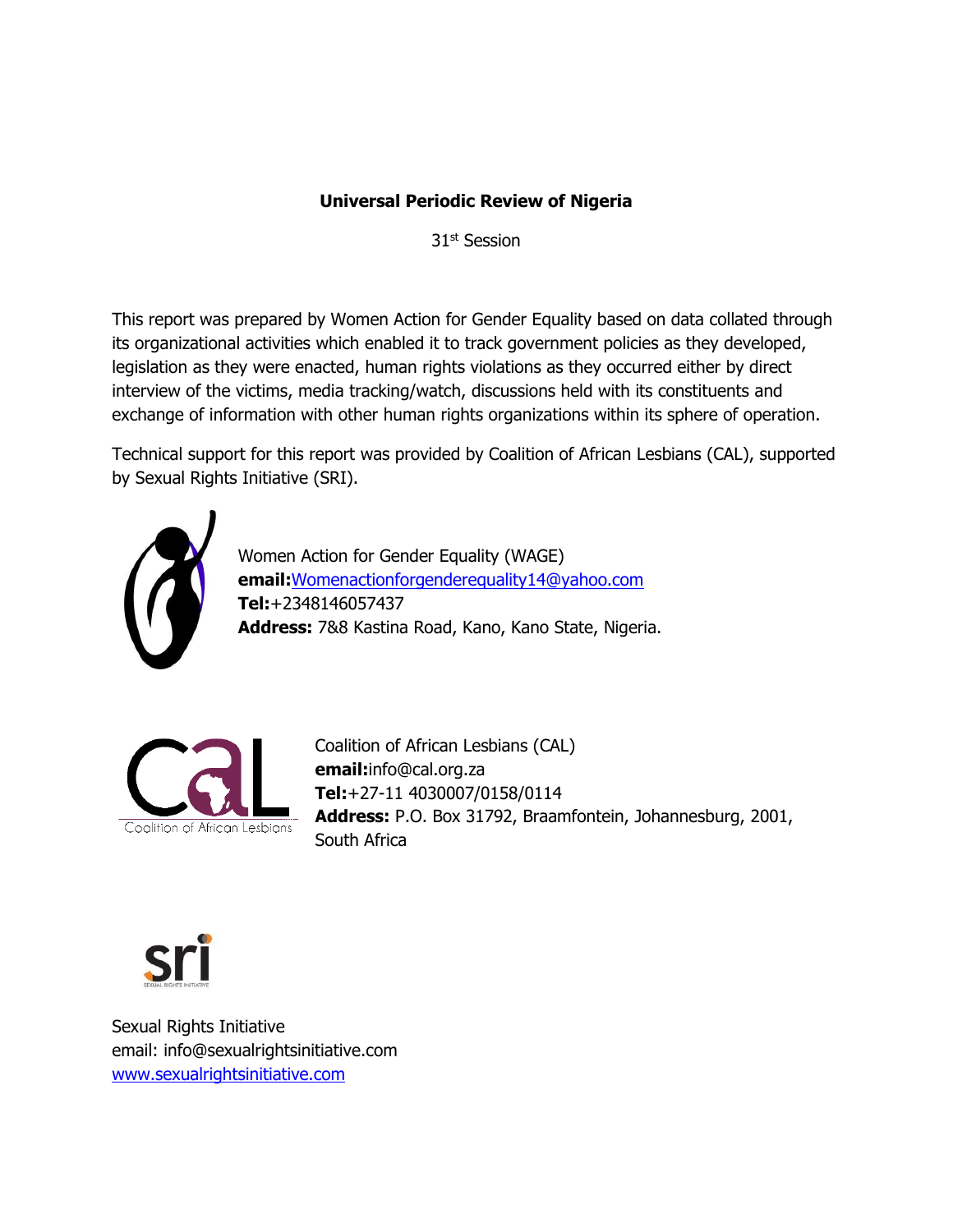#### **Key Words**

Gender based violence, Blackmail, Extortion, Early and Forced Marriages, Eviction, Discrimination, Human Rights, Housing, Sexual Orientation and Gender Identity and Expression, HIV and AIDS, LGBT, Refugees.

#### **Summary**

1. From the previous Universal Periodic Review of Nigeria in 2014, Nigerian governments have recorded some progress in fulfilling its human rights obligations to its citizens. This includes enacting progressive legislations such as the Violence Against Persons (Prohibition) Act (2015), Anti-HIV Discrimination Act, Anti-Torture Act (2017). The government also tried to improve the policy environment by putting in place various policies such as the National Guidelines and Referral Standards on Gender Based Violence, the National Housing Policy for improved access to housing.

2. Despite these considerable and commendable initiatives, minority communities continue to suffer exclusion, discrimination, stigma and violence as a result of specific barriers which the government has not yet removed and have actually imposed, such as the Same-sex Marriage (Prohibition) Act (2014).

The specific barriers to the realization of human rights addressed in this report, are a) gender inequality, b) unequal access to health services for people living with HIV/AIDS especially for sexual minorities, c) access to housing and adequate shelter, and d) the continued violations of LGBT rights to privacy, housing and the right to be free of violence.

3. The Nigerian constitution states in section 17, that the State Social Order is founded on ideals of Freedom, Equality and Justice, and provides for the right to freedom from discrimination in section 42. In addition, the Supreme Court of Nigeria has described human rights thus: "... rights that are immutable to the extent of the non-immutability of the Nigerian constitution...<sup>"1</sup>. However, there are laws which are contradictory and incompatible with the constitution. Sections, 215, 216 and 217 of the Criminal Code and Sections 130, 131, 132, 134 and 135 of the Penal Code Law which seeks to punish what is described as 'carnal intercourse against natural order' with imprisonment, lashes and stoning to death. Another such law is the Same-sex Marriage Prohibition Act (SSMPA) (2014) which ensures that minority groups continue to suffer exclusion, evictions and discrimination. The SSMPA, particularly the provisions of Sections 4(2) and 5(2) and (3), have replicated and exacerbated the harm caused by previous laws, in contravention of the Supreme Court and the constitution which guarantee equal rights for all citizens.

#### **ISSUE ONE: Violence and Discrimination against Women and Girls**

#### **Problem Identification/Impact**

4.The recommendations made to Nigeria on the issue of gender violence by Ireland, Algeria, Angola and Benin at the  $2^{nd}$  Review of session 17 of the Universal Periodic Review on  $20^{th}$ March, 2014 were as follows;

l 1 Justice KayodeEso in RansomeKuti V. Attorney General of the Federation (1985) 2 NWLR Pt 6 Pg 211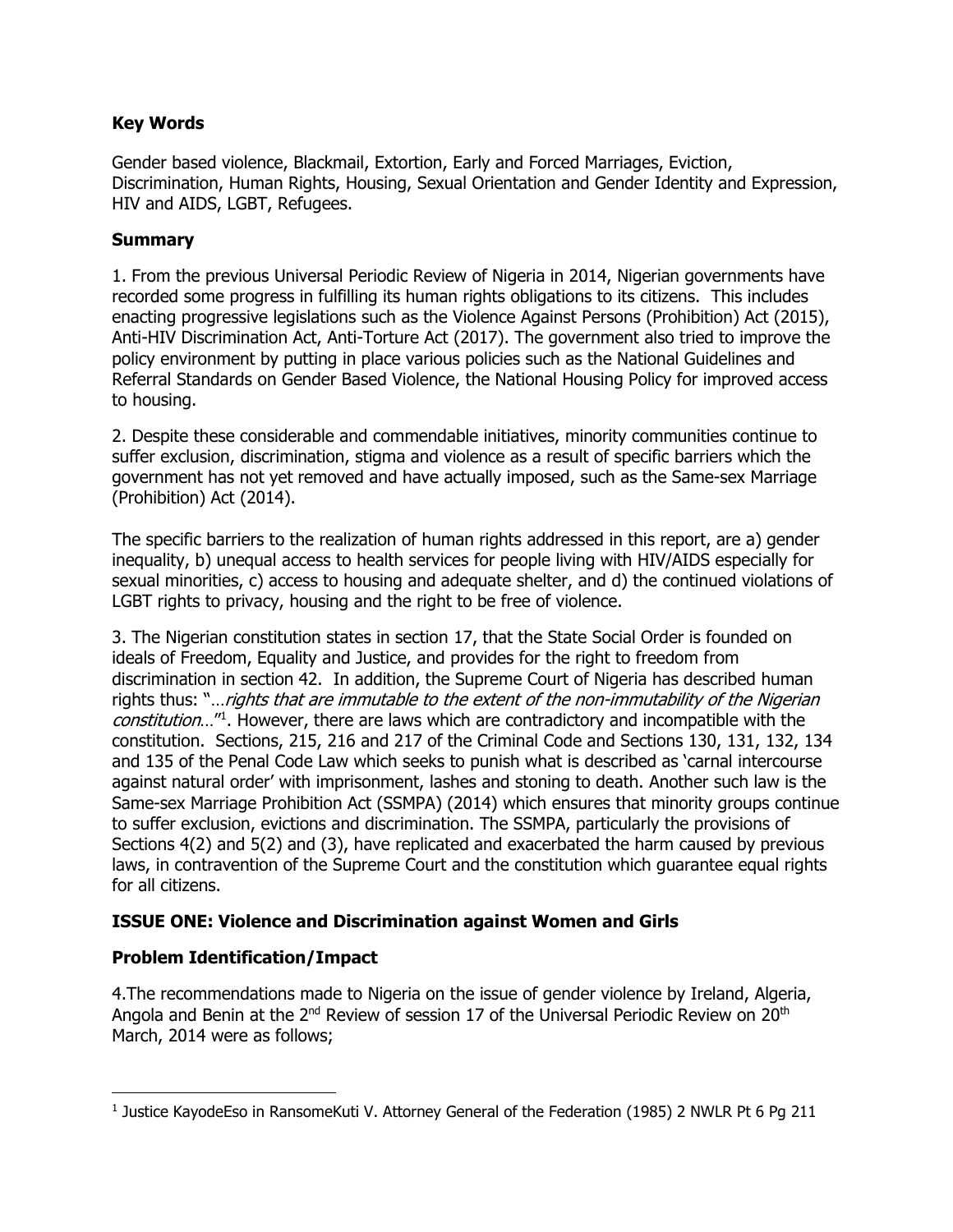- A 135.21. Introduce laws against female genital mutilation in all states, take steps to ensure access to justice for women who are victims of violence; and that the Violence Against Persons (Prohibition) Bill is passed by the Senate. (Ireland)
- A 135.62. Continue its efforts to bring about gender equality and empowerment of women. (Algeria)
- A 135.64. Intensify efforts in guaranteeing women's rights, including by allocating adequate resources in order to strengthen the implementation of CEDAW convention. (Angola)
- $\bullet$   $A 135.64$ . Step up actions to tackle violence and discrimination against women. (Benin)

5. The above recommendations concur with section 42 of the Nigeria constitution which guarantees the right to freedom from discrimination and Section 17 which stipulates that state social order is founded on ideals of freedom, equality and justice.

6. There has been an enactment of progressive laws and reforms such as the Violence Against Persons (Prohibition) Act (2015), the domestication of the Convention on the Rights of the Child as the Child's Rights Act (No.26) (2003), and policies such as the National Guidelines and Referral Standards on Gender Based Violence (2014). However, harmful gender norms, cultural practices and discriminatory laws persist. This is evidenced by the continuing high rates of forced marriages in northern Nigeria, high rate of girls dropping out of schools or being forced into marriage.

#### **State Actors Assault on Dorothy Njemanze, Edu Ene Okoro, Justina Etim and Amarachi Jessyforth**

7. Dorothy Njemanze, Edu EneOkoro, Justina Etim and Amarachi Jessyforth were abducted and assaulted sexually, physically, verbally and were unlawfully detained at different times between January 2011 and March 2013 in Abuja by the Abuja Environmental Protection Board and other government agencies, including the police and military. These women were arrested and accused of being prostitutes, simply on the grounds that they were found on the streets on Abuja at night.

8. These women took the collective decision to seek restitution by suing the Federal government of Nigeria and its agents for the actions which violated their rights and caused them injuries contrary to section 2, 5 and 10 of the VAPP Act (2015) and the constitutional provisions against discrimination and arbitrary arrests. They approached the Economic Community of West African States (ECOWAS) Court of Justice which is charged with resolving disputes related to the Community's treaty, protocols and conventions. The court is also mandated to hear individual complaints of alleged human rights violations when they could not find legal redress in member countries.

9. In its judgment, the court held that the arrest of the plaintiffs was unlawful and violated their right to freedom of liberty. In addition, the ECOWAS Court also declared that there were multiple violations of Articles and Provisions of the following; the African Charter on Human and People's Rights, the Maputo Protocol on the ACHPR, Convention on the Elimination of all forms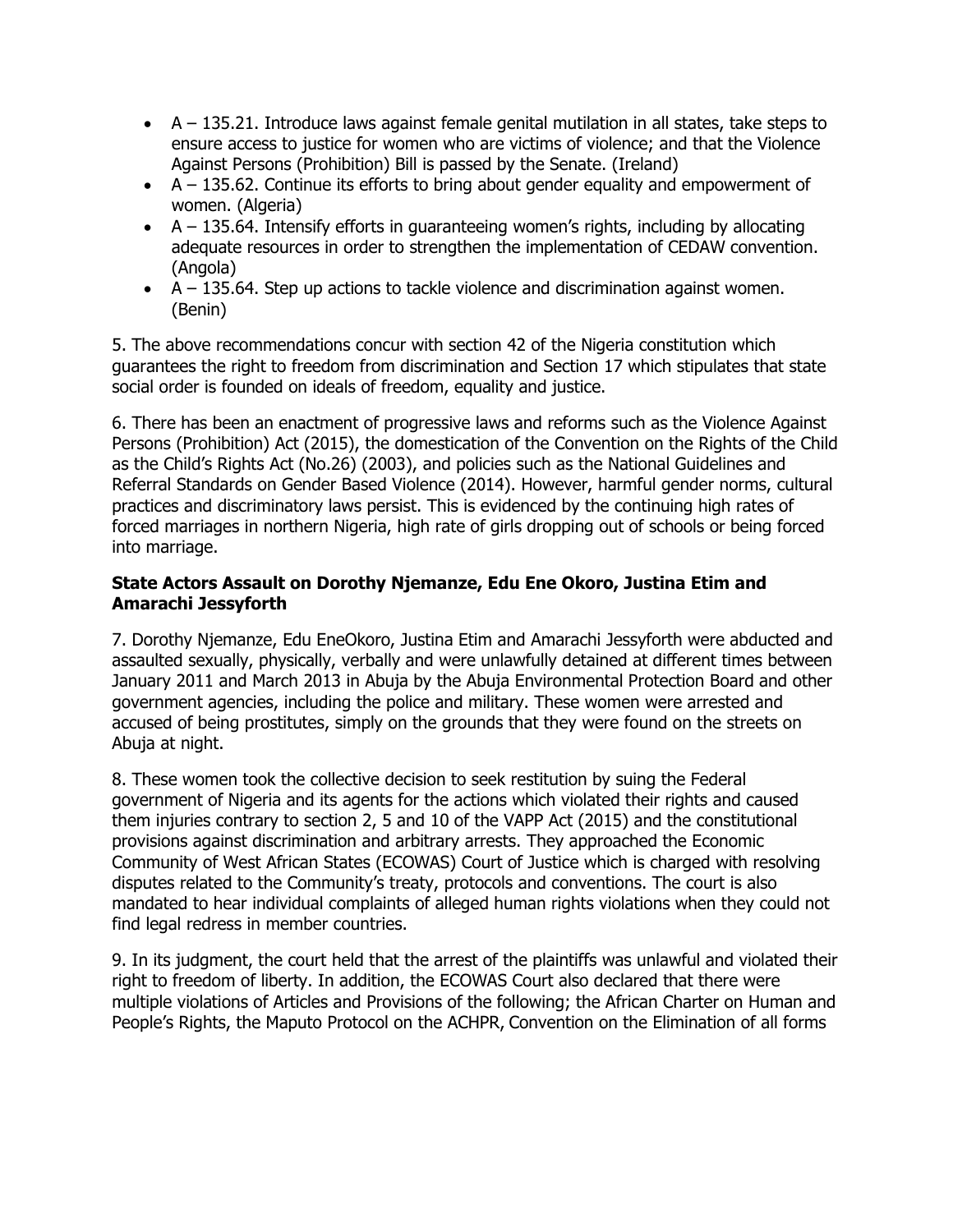of Discrimination against Women (CEDAW), International Covenant on Civil on Civil and Political Rights (ICCRP), and Convention against Torture (CAT). $2$ 

The court awarded remedies and damages to the victims to the sum of Six Million Naira, and found that the victims had been tortured, been stereotyped, stripped of their human dignity and subjected to harmful practices

10. Dorothy Njemanze, one of the victims and the spokesperson for the group, said that "though the Nigerian government was represented in court when the judgment was made, it has however not formally acknowledged nor responded to the judgment. In addition, since the judgment was delivered, the government of Nigeria has not taken the necessary steps to implement the judgment<sup>3</sup>, showing that it is not truly committed to ending violence and discrimination against women. This failure by the government to acknowledge this case is an indication that the government is indirectly advocating violence and discrimination against women $4$ .

## **Early and Forced Marriages**

 $\overline{\phantom{a}}$ 

11. In order to eliminate early marriages, section 21 of the Child's Rights Act 2003 (CRA), stipulates eighteen years as the minimum age for marriage and betrothal in Nigeria. This addresses the previous absence of a minimum age for marriage in existing legislation and outlaws the arbitrary fixing of age of marriage under customary and traditional practices. At least 22 states of the Federation have been said by UNICEF to have adopted the provisions of CRA. In Nigeria, federal laws especially Acts of the National Assembly are only binding to the

(b) Articles 2, 3, 4, 5 and 25 of the Maputo Protocol to the ACHPR, provides for the elimination of discrimination against women, right to dignity, elimination of harmful practices and that States should undertake to provide for appropriate remedies to any woman whose rights has been violated.

(C) Articles 2, 3, 5(a) and 15(1) of CEDAW provides the definitions to discriminations and obligations of States, combating stereotypes and equality before the law,

(d) Articles 2(1), 3, 7 and 26, which states that no one should be subjected to torture or to cruel inhuman or degrading treatments and states that everyone is equal before the law.

(e) Articles 1, 2, 5, 7 and 8 of CAT states that no person should be tortured or inflicted with severe pains, whether mental or physical.

 $^2$  (a) Articles1, 2, 3 and 18(3) of the ACHPR refers to recognizing the rights, duties and freedoms enshrined in the Charter and to advocates adopt legislative measures to give effect to them. Article 2 is on the entitlement of everyone to the enjoyment of the rights and freedom recognized and guaranteed in the Charter. Article 3 is affirms that every individual is equal before the law and Article 18(3) and encourages States to ensure the elimination of every discrimination against women.

 $3$  Njemanze confirmed that government has not taken steps on the 27<sup>th</sup> February, 2018 at a meeting in Abuja with WAGE.

<sup>4</sup> ECOWAS' pronouncement on the Maputo Protocol (2017), [http://www.ihrda.org/2017/10/ecowas-court](http://www.ihrda.org/2017/10/ecowas-court-makes-first-prouncement-on-maputo-protocol)[makes-first-prouncement-on-maputo-protocol](http://www.ihrda.org/2017/10/ecowas-court-makes-first-prouncement-on-maputo-protocol)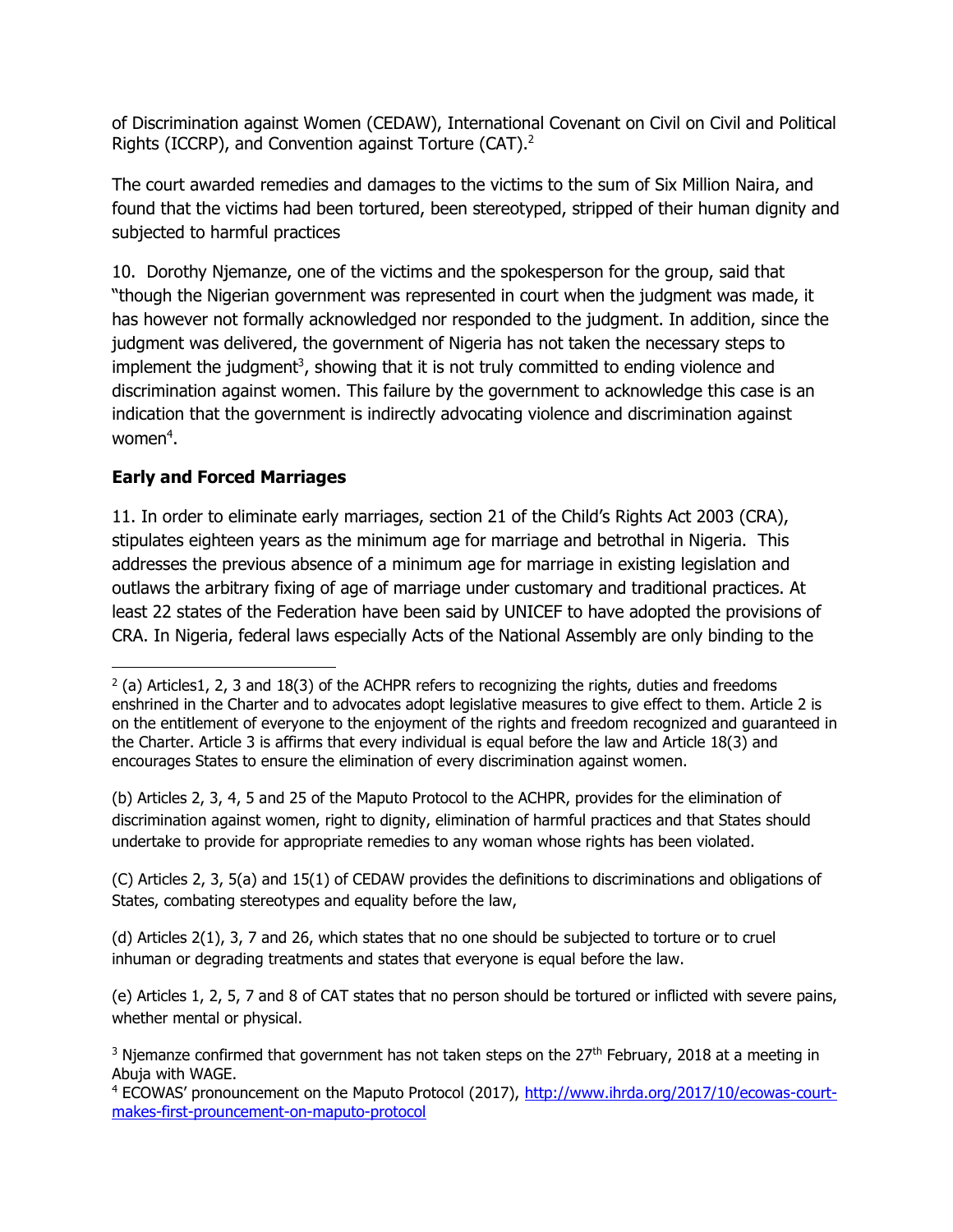Federal Government and its agencies. Therefore, when a law is not a residual law nor provided for in the concurrent list of the 1999 Constitution (as amended) then such laws to have effect in the States must be domesticated by the States.

12. The reality however, is that in the northern region of Nigeria, in states that have adopted the full shariah legal system and have not adopted the CRA, between 48% and 50% of young girls are still married before the age of 14 and 15, while 78% of young girls before the age of 18 years are encouraged into early/forced marriages. Over, 39% and 45% of young girls in other regions of Nigeria are also encouraged into early/forced marriages by a number of economic related factors<sup>5</sup>. The above incidences of early/forced marriages clearly contravene the provisions of the CRA and defeats the minimal success recorded by government in this regard.

13. In enacting the CRA and making policies geared towards addressing early and forced marriages, Nigeria can be said to have addressed the recommendation made to it by Canada on early and forced marriage at the 2<sup>nd</sup> Review of session 17 of the Universal Periodic Review on Nigeria on the 20<sup>th</sup> March, 2014, which states as follows:  $- A - 135.94$ . Urgently address child early and forced marriage by putting in place legislation that clarifies the legal age for marriage, honoring commitments made in the country's last UPR to prevent and eliminate the practice. However, reluctance of some states to localize the CRA, lack of economic empowerment, persistence of harmful gender norms, and failure by the government to adequately publicize the CRA negatively affect progress recorded.

14. In 2014, like many girls her age in northern Nigeria, Wasilat Tasiu was married off to a man of 40 years to become his  $2^{nd}$  wife. The marriage lasted 17 days, Taisu's husband and three of his friends died from eating poisoned food, Tasiu confessed to poisoning the food. She stated that she didn't want to be in a marriage because she wanted to be in school. She also stated that she was raped by the deceased husband<sup>6</sup>. Unlike Tasiu, Maimuna Abdulmuninidid not get an acquittal. She was only 13 when she was arrested for burning her 35-year-old husband. A man she was forced to marry and who she claimed consistently raped her. The litigation process dragged out for over five years and in 2012, when she turned 18, Maimuna was convicted of murder and sentenced to death, despite a court's judgment that the sentence is a violation of her rights. Maimuna is still on death row.<sup>7</sup>

 $\overline{\phantom{a}}$ <sup>5</sup> Girls not Brides [http://www.girlsnotbrides.org](http://www.girlsnotbrides.org/)

<sup>6</sup> Nigeria Pulse (2014) Teenage kills her husband. [http://amp.pulse.ng/news/local/wasila-tasi-u-teenage](http://amp.pulse.ng/news/local/wasila-tasi-u-teenage-husband-killer)[husband-killer](http://amp.pulse.ng/news/local/wasila-tasi-u-teenage-husband-killer)

 $7$  Child Rights international Network (2014). Maimuna Abdulmumini v. Federal Republic of Nigeria. <http://www.crin.org/en/library/legal-database/maimuna-abdulmumini-v-nigeria>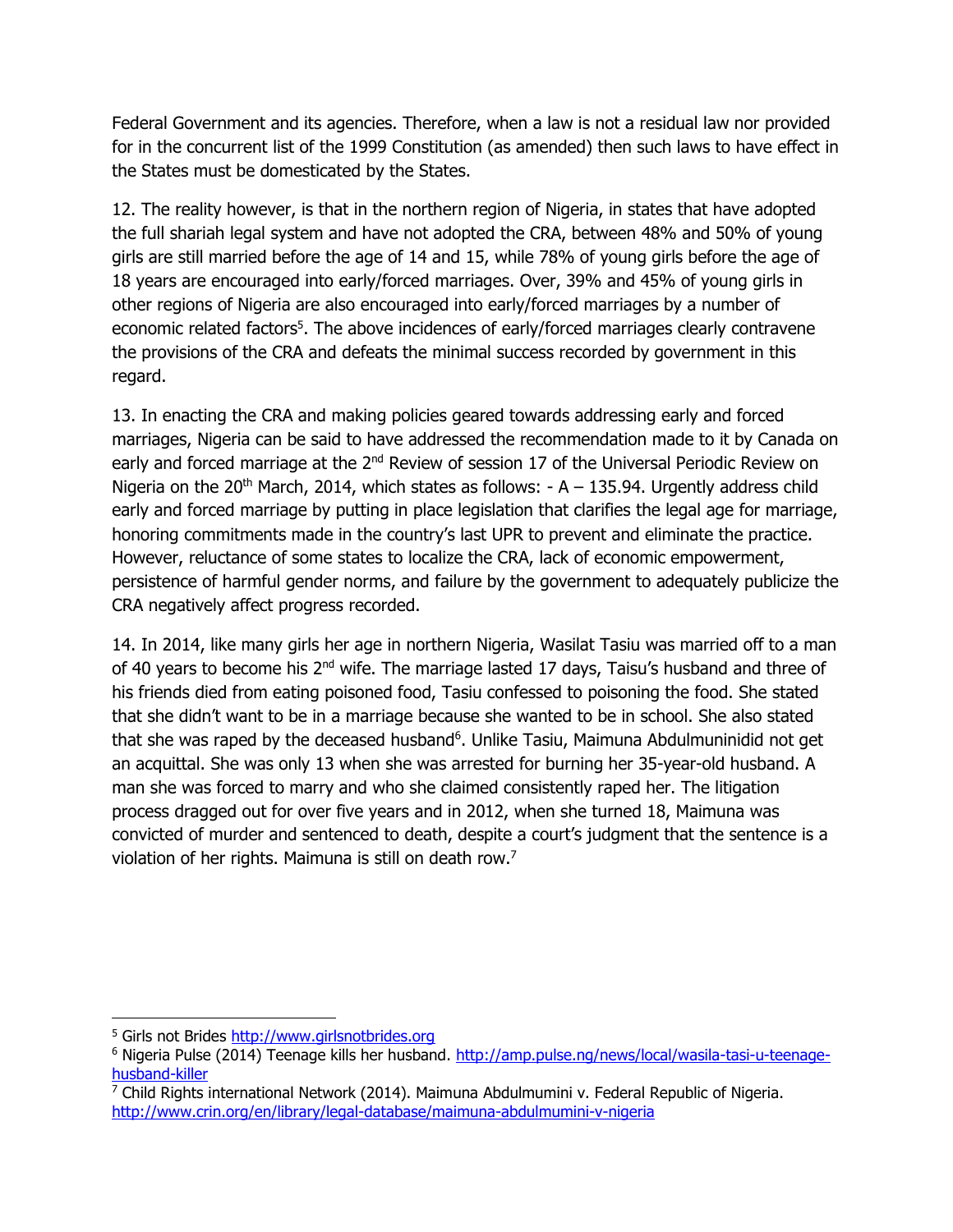### **ISSUE TWO: Access to Health and Services**

#### **Problem Identification/Impact**

15. The provisions of sections 17 mandates the Nigerian State on adequate health care for all persons, and sections 33 and 34 allude to that right in Nigeria. These Constitutional provisions and the domestication of the International Convention on Economic, Social and Cultural Rights (ICESCR) which recognize that the rights to life, sanctity of the human person and human dignity are necessarily connected to physical and mental health of all persons.

However, certain discriminatory laws, such as the SSMPA, and the actions of State actors, especially those at the National Agency for Control of AIDS (NACA), undermine meeting the obligation to provide health services for all. As a result, HIV care has dropped and national prevalence has risen since 2014.<sup>8</sup> Furthermore, the enactment of the Anti-AIDS (Anti-Discrimination) Act (2014) which provides for the right to affirmative action, non-discrimination on the basis of HIV status and protection of the rights of people living with HIV, has not stopped the entrenchment of stigma associated with HIV/AIDS. This stigma is reinforced by negative attitudes shown by some civil society groups and State actors towards persons living with HIV/AIDS, particularly as the epidemic is associated with LGBT people especially with Men who sleep with men (MSM). These have continued to constitute a barrier to accessing health services for persons living with HIV/AIDS in Nigeria thereby specifically affecting HIV prevention programs that have a mandate to work with men (MSM).

## **Access to HIV/AIDS Healthcare Hindered by the Same-sex Marriage (Prohibition) Act (SSMPA), (2014)**

16. Access to Anti-Retroviral Vaccine /HIV Testing and Counseling services is hindered by the provisions of section 5(2) and (3) of the SSMPA, 2014, which states that any person who registers, operates or participates in gay clubs, societies and organizations in Nigeria commits an offence and shall be liable to a term of 10 years in prison and that a person or group of persons who supports the registration, operation and sustenance of such societies, organizations or meetings in Nigeria commits an offence and is liable to a term of 10 years in prison.

17. The fundamental right to life and health of LGBT persons who are HIV/AIDS positive and who are key part of the Key Affected Population (KAP) community in Nigeria is increasingly being restricted as a result of the above provisions. This is because most LGBT persons living with HIV/AIDS agree to access ARV/HCT when they are with their peers in a safe environment. These safe environments and spaces were previously provided by organizations that run ARV/HCT services specifically designed for LGBT persons. However, this has caused such organizations to either go into hiding or stop such services, leading to a drop in the number of

l <sup>8</sup> NACA GARPR Country Progress Report, 2015. [http://www.avert.org/professionals/hiv-around-world/sub](http://www.avert.org/professionals/hiv-around-world/sub-saharan-africa/nigeria)[saharan-africa/nigeria](http://www.avert.org/professionals/hiv-around-world/sub-saharan-africa/nigeria)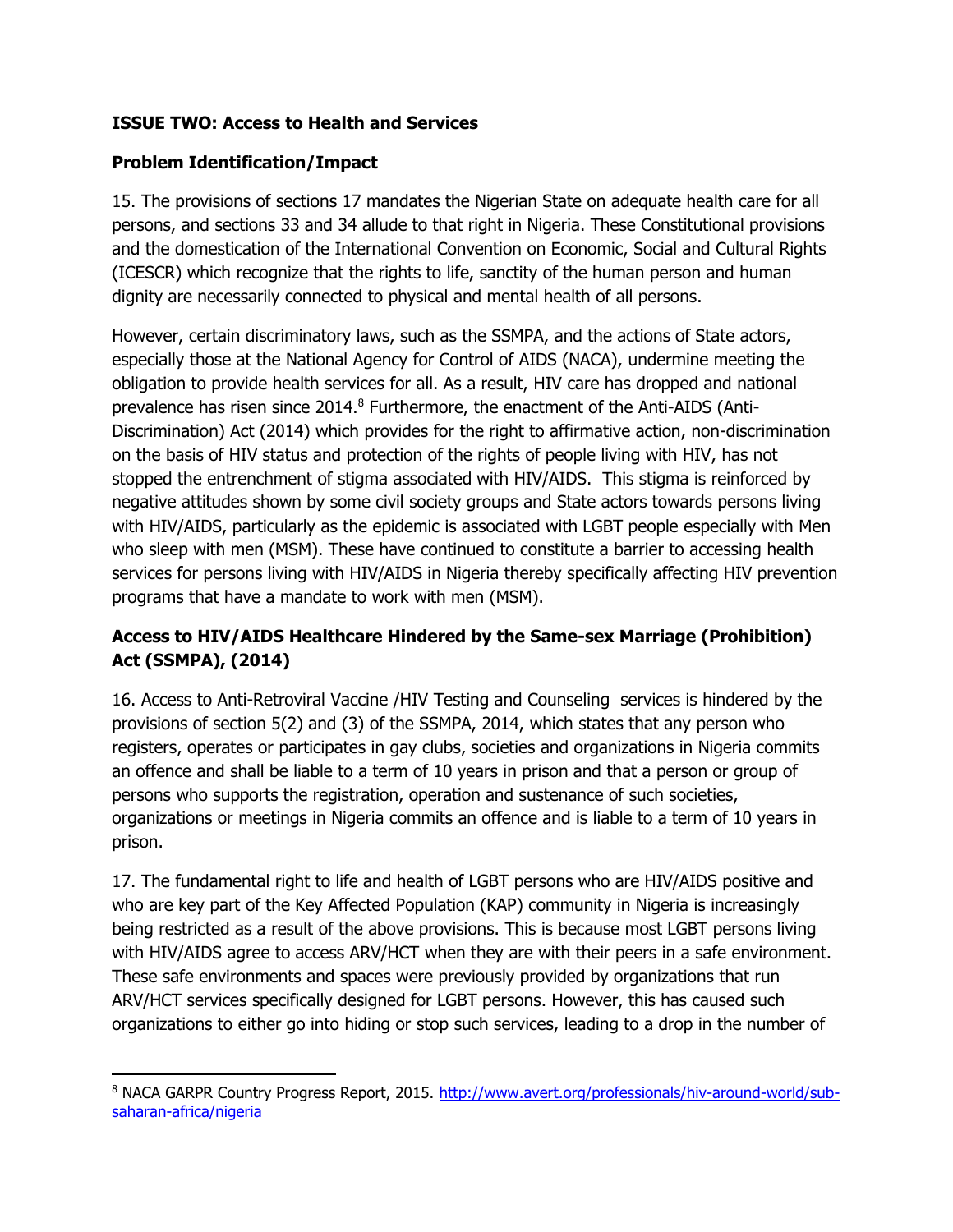persons willing to access ARV services or go for HIV prevention, testing and counseling services.

18. According to a survey led by The Initiative for Equal Rights (TIERs), HIV care dropped 10%- 70% in 2015. People were no longer showing up for treatment and counseling and less number of MSM were being tested. Since January 2014, the number of persons reached for HIV prevention dropped drastically, between 85%-90% among Nigerian MSM, owing to a drop in the number of MSM getting tested, and those who no longer receive care and counseling. This survey found that HIV care reduced between 2014 and 2015: 40% in Lagos state, 30% in Rivers state, 10% in Cross Rivers state, 30% in Abuja (the Federal Capital Territory), 70% in Kano state.

19. LGBT persons living with HIV/AIDS who can no longer access healthcare in safe environments and spaces but are braving the odds to seek ARV/HCT at non-designated hospitals which are non-LGBT friendly and are alleging that some of these hospitals now dispense expired ARV, as they are running out of supply. In addition, some of these clinics are charging between NGN 500- NGN3,000 per month (about \$3-\$10) calling it dispensing fees. It is important to note that ARV/HCT is free as part of the Ministry of Health's work toward Nigeria's National Strategic Framework to end HIV/AIDS by 2030. PLWHIV are often impoverished and do not have this money they are wrongfully charged to them.

## **ISSUE THREE: Access to Housing**

### **Problem Identification/Impact**

20. There is a de jure acknowledgement of the right to housing and adequate shelter in Nigeria domestic laws as provided in sections 16 and 41 of the Constitution which when read together, in addition to other legislations such as the Land Use Act (LUA) (1978), Rent Control and Recovery of Residential Premises Laws (RCRRPL) (2011) which governs tenure of land ownership and tenancy, alludes to housing as a fundamental right.

21. Although the Nigerian government has undertaken various intervention schemes to enable citizens to access funding for housing and have tried to create the policy environment for this to happen, this has not been achieved. Recent discriminatory policies and laws such as the recent increase in Land Use Tax by over 500% in January 2018, by the Lagos State Government and the refusal of the Federal government to review and amend the provisions of the Land Use Act of (1978). Such arbitrary increment in land use tax which leads to increase in property rents and the continued reliance on the LUA (1978) have led to arbitrary evictions. This continued practice indicates that Government is indirectly approving the evictions of people from their lands/housing and rendering homeless those who are unable to access funding because of their disabilities or perceived sexuality, as there is no law or policy that protects these vulnerable groups.<sup>9</sup>

l <sup>9</sup> From a focus group discussion at WAGE on: Housing Needs for LGBT Community in Nigeria (unpublished)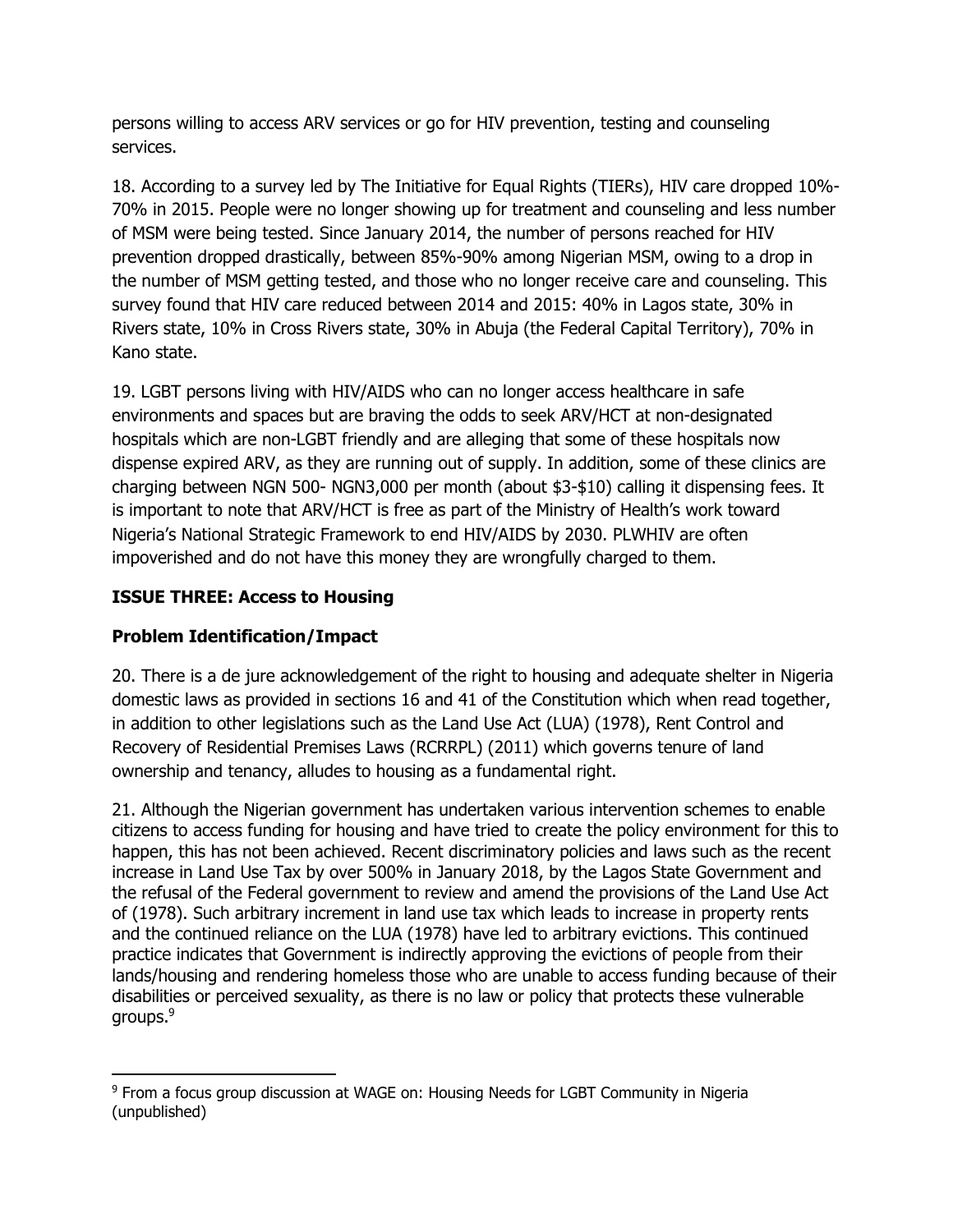22. Despite the report of the Nigerian Government as contained in its  $6<sup>th</sup>$  Periodic Country Report 2015-2015 submitted on the Implementation of the African Charter, the government has not been able to achieve the recommendations made to it by Ecuador and Malaysia at the 2<sup>nd</sup> Review of Session 17 of the UPR on 20<sup>th</sup> March, 2014 on housing as follows:

- $\bullet$  A 135. 130 Continue the efforts undertaken by the Government to quarantee inhabitants access to adequate housing and take the legal measures required to ensure the right to land tenure, in conformity with international laws and international standards, thus avoiding forced evictions (Ecuador)
- $\bullet$  A 135. 132 Continue its efforts in improving access to affordable housing through proper implementation of its existing legal and policy frameworks including mortgage financing and its Public and Private Partnerships housing state schemes (Malaysia);

23. Currently, housing and shelter challenges persist. The reality is that the progress made in policies being created, is not followed through with comprehensive implementation. Furthermore, funding schemes initiated are inaccessible to the less privileged and the poor people or, they cannot afford the repayments schedule and interest thereon. It is imperative to note that the right to housing has not been elevated to the status of fundamental human rights. This can be achieved by amending the constitution to explicitly declare housing a fundamental right for all citizens, and to remove all barriers to housing for all people without discrimination.

## **Forced/Arbitrary Eviction**

24. According to data collated by WAGE, her partners and a report from Amnesty International, over 30, 000 residents of the Otodo-Gbame and Ilubirin communities in Lagos state have been forcefully evicted by government between March 2016 and November, 2017<sup>10</sup>. In the process of the forceful eviction, these residents have been deprived of their livelihood, their possession and in some case their lives. Though the communities instituted legal actions against the state government and obtained court orders restraining the government from evicting them, the government flaunts the orders and continues to evict the communities using police force and unidentified armed men to chase out the residents $11$ . In an interview with Amnesty International, Evictee Celestine Ahinsu said, "after a couple of days we started seeing bodies floating. I saw three- a man with backpack and a pregnant woman with a baby on her back".

25. Various sources have also reported that Nigerian authorities have directly forcibly evicted over two million persons between 2000 and 2010. Moreover, based on data collated by the Legal Defense and Assistance Project and her partners during the needs analysis conducted for the project tagged, 'Legal and Psychosocial Support to Victims of Torture' carried out in the North-east states of Adamawa, Borno and Yobe, over three million people have become homeless between 2014 and 2017 as a result of the insurgency and counter-insurgency activities in that region.

l <sup>10</sup>Amnesty International (2017) The state of the World's Human Rights (p 282-286).  $11$  ibid.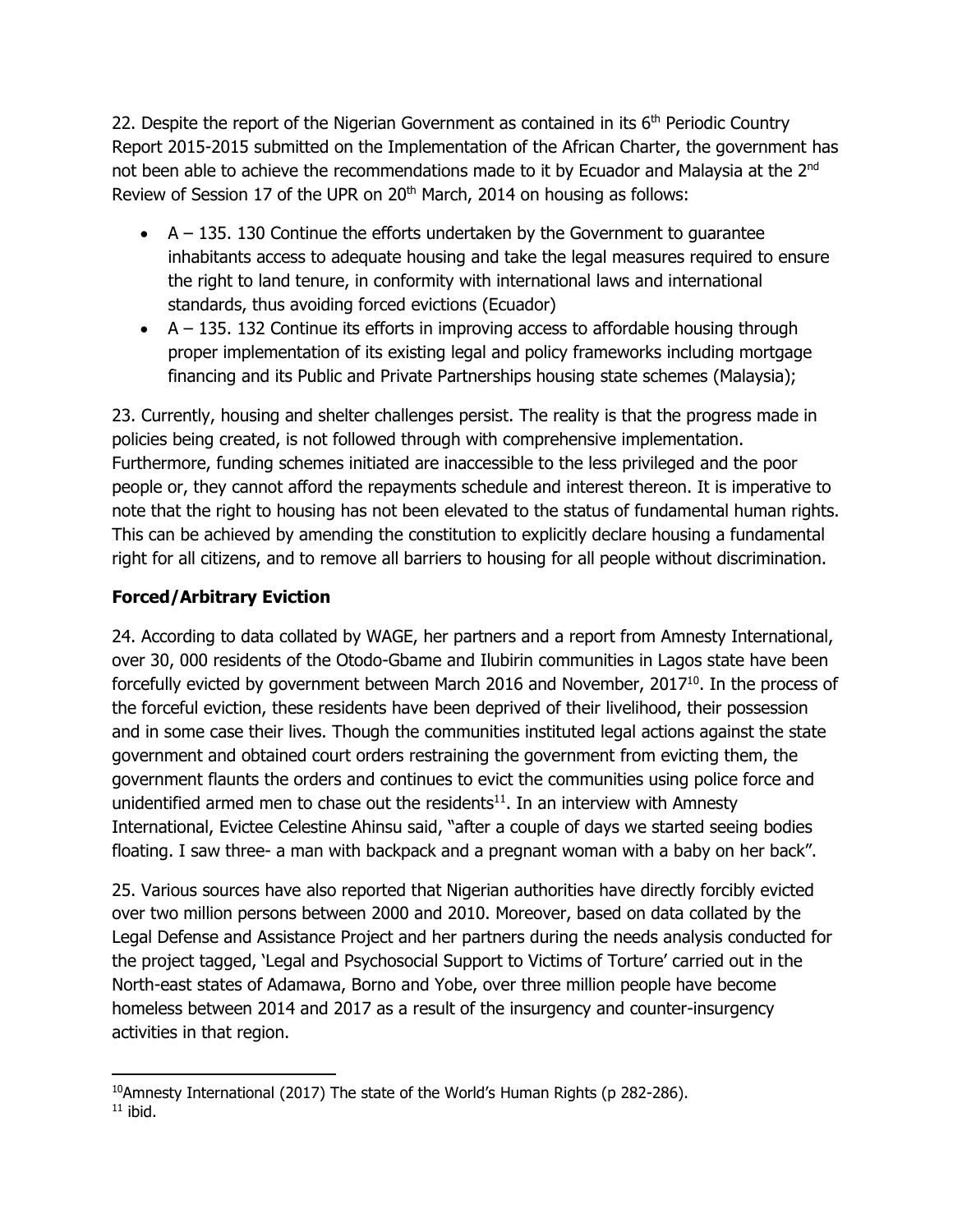### **Internally Displaced Persons (IDPs)**

26. Between 2015 and 2017, women and girls who form part of the over 3 million displaced persons most affected by insurgency and counter-insurgency activities have been interviewed by LEDAP, the Human Rights Agenda Network (HRAN), WAGE, Africa Focus for Youth Development (AFFYD) and AGE on various Human Rights Violation projects. A summary of the findings shows that all of the interviewees have been staying at the IDP camps for more than two years. Most of them stated that they have not seen their husbands since they were forced to leave their homes by the insurgents and do not know if their husbands are alive. All of them hoped that government will return them to their homes or provide alternative housing for them. It is an obligation of the government to ensure that these displaced persons especially the women and girls are provided with adequate housing and shelter.

27. An interviewee who gave her name as YakubuLaraba, said that since Boko Haram invaded their area in Damare Ward, in Bajabure Local Government Area, she and her children were forced to first migrate to the (E.Y.N) church, Vunuklang to take refuge, after a while all the IDPs were asked to vacate the church premises because of insecurity. Although she did not have enough money and not wanting to subject her children to another IDP experience, she decided to rent an apartment from one Mallam Bello of Bajabure. However, the man has been taking advantage of her situation to intimidate, harass and abuse her, even asking her to change her religion and become his second wife.<sup>12</sup>

### **Women**

28. Despite court judgments, customary laws and practices of several communities in Nigeria continue to bar women from the right to own immovable property or to rent houses by themselves.

### **LGBT Persons**

29. Based on the harsh legal and discriminatory policy environment for LGBT persons, they are constantly being subjected to forced, violent and arbitrary evictions. They have also not been included as beneficiaries to the housing schemes initiated by the government.

30. On the 29<sup>th</sup> September 2016 as reported to WAGE, in Kaduna state around Kawo area Ms Farida had her privacy invaded when her landlord's daughter took her mobile phone and searched the contents. Finding a private conversation between Ms Farida and her partner, the girl immediately told her parents, who raised alarm in the compound and invited the police. The police took Ms. Farida to the police station where she spent the night. Released was granted the next morning after she paid the sum of NGN10, 000. She was forcefully ejected out of her

l <sup>12</sup> Culled from interviews conducted for a United Nation project on Monitoring Human Rights Violations in the North-east region.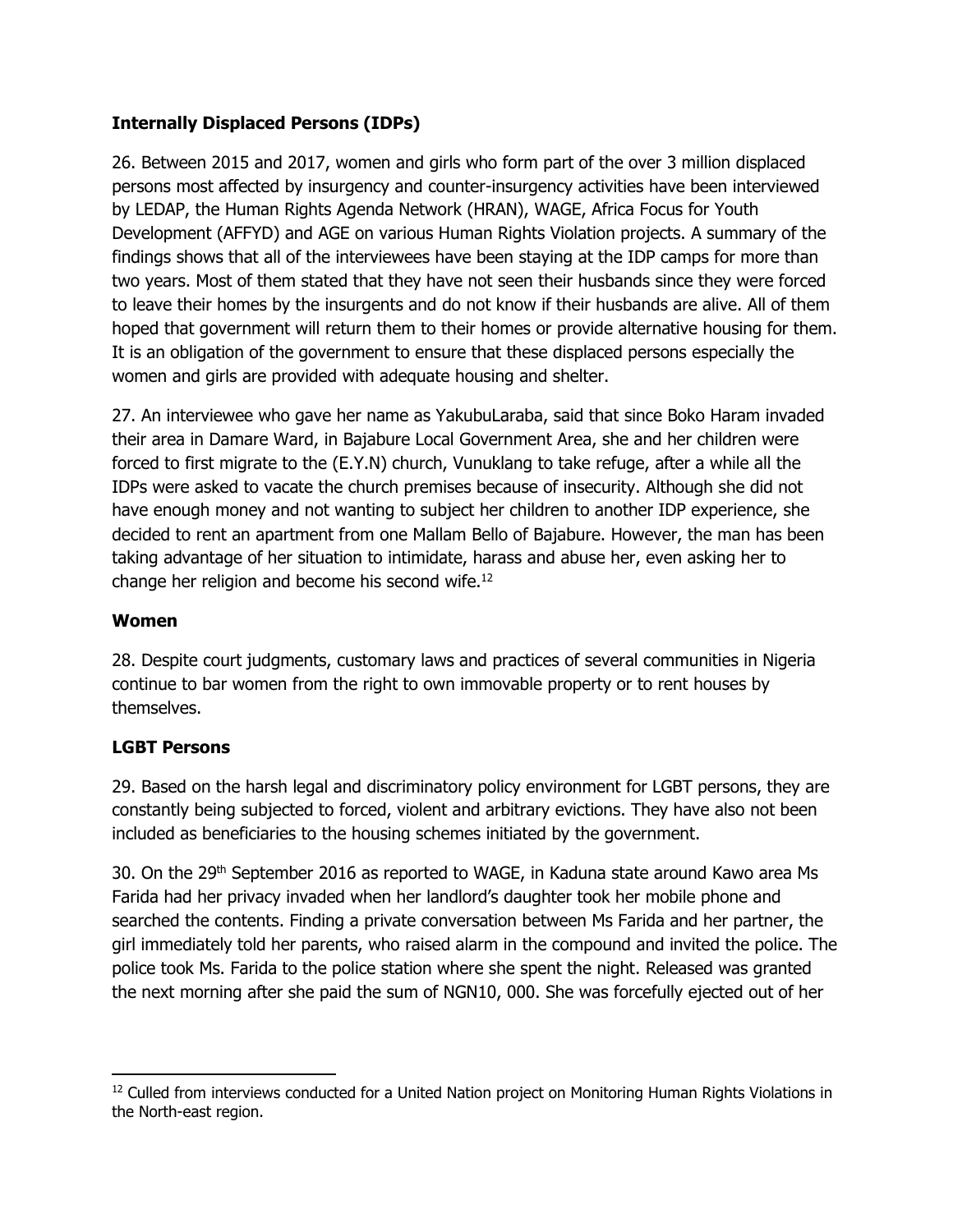apartment without being served due notice as stipulated by law. This after she was assaulted, battered by her landlord and the police and had her privacy violated.

**ISSUE FOUR:** Violations of LGBT Rights to Privacy and the Right to be Free of Violence

## **Problem Identification/Impact**

### **Same-sex Loving Persons in Nigeria are at Risk of Violent Mistreatment and Harm**

31. In the  $6<sup>th</sup>$  Periodic Country Report 2015-2016 submitted by the Nigerian government on the implementation of the African Charter on Human and People's Rights, the government stated that it is "... committed to the progressive realization of the basic rights and freedoms of individuals and groups, as well as to their duties enshrined in the Charter through legislative, policy, judicial and administrative measures...". And as a party to various regional and international human rights treaties such as the ACHPR $^{13}$ , the UDHR $^{14}$ , and the ICESCR $^{15}$ , it is required of the government to actively contribute to the realization of the human rights of all citizens as enshrined in those treaties. However, the above commitment of the government does not extend to LGBT persons.

# **Indirect Stripping of Citizenship**

32. In responding to and faulting the recent Amnesty report on Nigeria for 2017, Brigadier General John Agim, the acting Director Defence Information of the Nigerian Armed Forces stated, "…Other sins of the Nigerian Government as captured by AI in its report include infringing the rights of lesbians, gays, bi-sexuals, and transgender as well as intersex persons. These AI championed rights have been strictly outlawed by Laws of the Federation of Nigeria, subsuming the Nigerian Constitution as well as the cultural practices of our people. This position of AI, clearly show lack of respect for the Constitution of Nigeria which these laws have become part of. Let it be known that the Nigerian Government and its people are not ready and would never be, even in future, to please AI or anyone with the introduction of such things. However, if AI feels strongly against the position of the Nigerian people on this issue and wants to assist the 'victims', they could issue these class of people with green cards to enable them relocate to other places across the world that accept such practices as it may not be necessary for them to remain Nigerians".

33. This is an official position that not only refers to LGBT persons as 'victims' but also seeks to remove their citizenship from them. It is frightening that this reflects the position of the Nigerian government which has been consistent over the years especially post the enactment of the SSMPA (2014). This position is contrary to the provisions of sections 25-27 of the Nigeria Constitution and sections 29-30 of the same. By taking this stance, the government has been in

 $\overline{\phantom{a}}$ <sup>13</sup> African Charter on Human and People's Right

<sup>&</sup>lt;sup>14</sup> Universal Declaration of Rights

<sup>&</sup>lt;sup>15</sup> International Convention on Economic, Social and Cultural Rights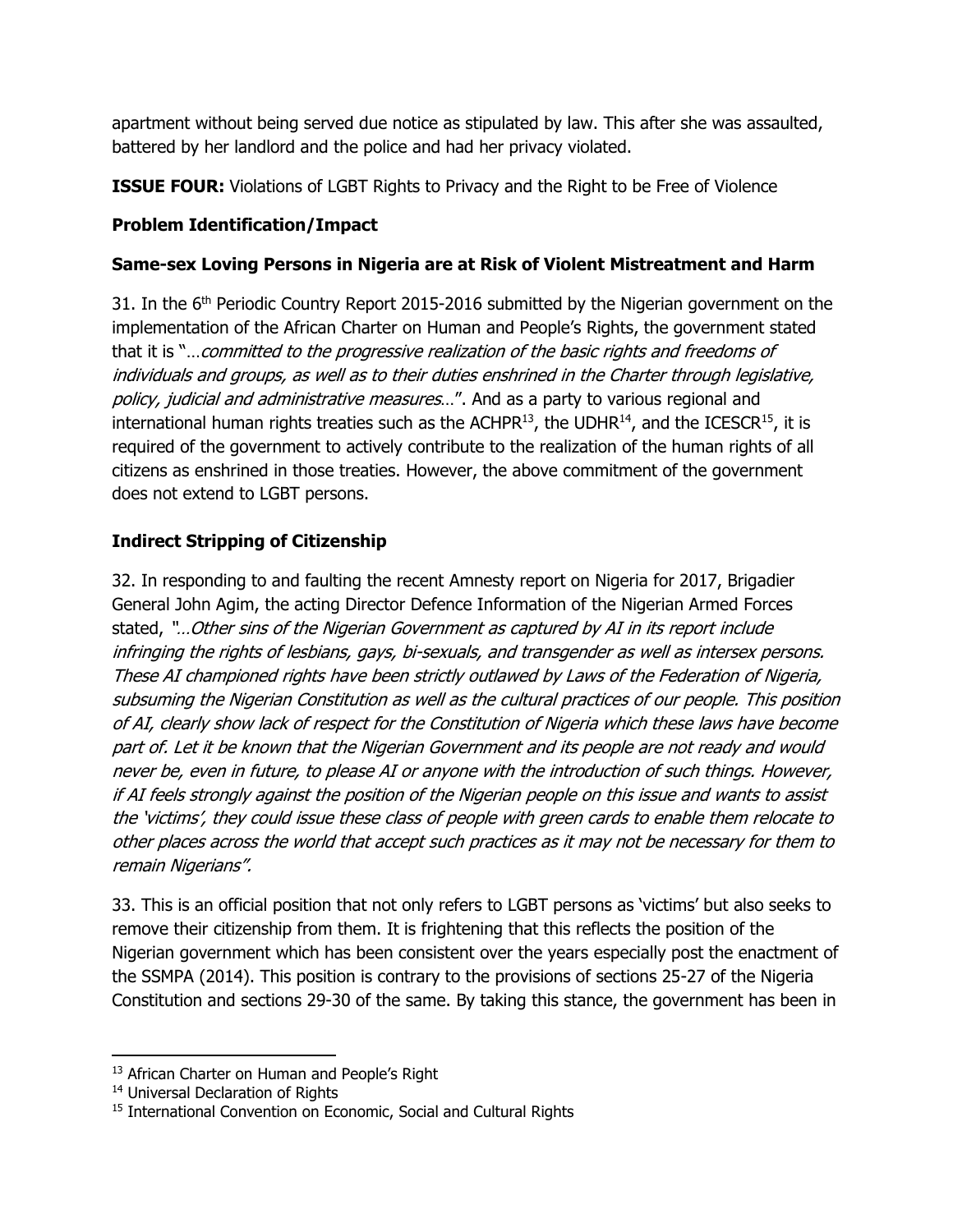breach of sections 33-42 of the Constitution insofar as it relates to the LGBT community as well as contravening international instruments to which Nigeria is a party and signatory.

# **Enactment of the Same-sex Marriage (Prohibition) Act (2014)**

34. Following the enactment of the SSMPA in 2014 and the support of the government by the actions and inactions of its agents, the level of violence against LGBT persons has been heightened. The Act and other discriminatory laws are being used by both State and non-State actors to subject the LGBT community to all sorts of violations including the invasion of privacy, leading to assault and battery, blackmail and extortion, bodily harm, murder, denial of access to social amenities, education, arbitrary arrests by the Nigeria police, injustice from the courts of the land.<sup>16</sup>

## **Invasion of Privacy**

35. Section 37 of the Constitution provides that "... the privacy of citizens, their homes, correspondences, telephone conversation and telegraphic communications are hereby *guaranteed and protected.*" Despite these provisions, the Nigeria police continue to invade the privacy of LGBT persons and use their personal information to unlawfully arrest and extort them. Most times these arrests are done without warrant.

36. Haruna a victim of police invasion and extortion reported to WAGE that on the  $14<sup>th</sup>$  October 2015, he was on his way home in a commercial tricycle at about 9pm along Bello Road in Kano state, when the tricycle was stopped and all passengers, including Haruna were asked to alight. However, only Haruna was searched and the policemen asked for his phone and they searched the content, in his phone nude male pictures were found. He was immediately arrested and taken to the police station at KofarWambia, detained for over 48 hours without any formal charge against him and was only released when a friend paid the sum of NGN 20, 000 demanded as bail money.

# **Arbitrary Arrests**

37. The Nigeria police continue to harass and arrest people based on perceived sexual orientation and gender identity. Sometimes, they are forced to pay exorbitant sums as bail money or are charged to court on trumped up allegations when they are not able to pay the sum charged.

38. On the  $15<sup>th</sup>$  April 2017, a team of policemen led by one DSP Muhammed Lawal Mashi arrested 53 persons in Zaria town, Kaduna State. According to the Police, information reached them that a group of persons conspired to celebrate a gay marriage between one Farouk and Sanusi. However, the arrested persons denied the allegation and stated that they were having a customary party. The police, without further investigation, charged those who could not bail

l <sup>16</sup> A motion brought before the Federal High Court, Abuja by Barrister Teribah on the SSMPA (2014) was thrown out by the court for what it described as lack of locus standi by the plaintiff.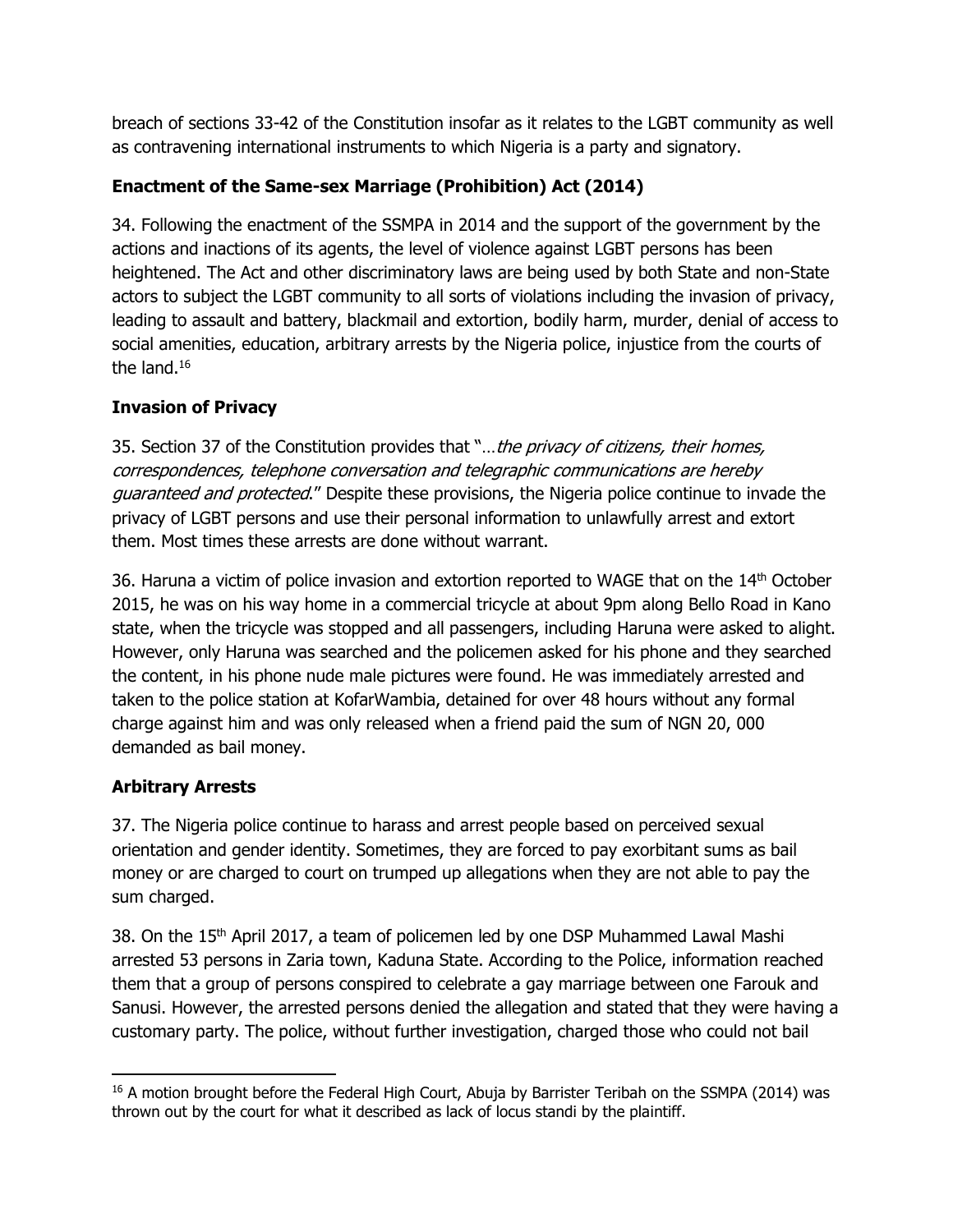themselves with unlawful assembly. The Magistrate court which heard their case set their bail bond at NGN 500, 000.

39. In July, 2017, Zainab and Maris were brought to WAGE's office for psycho-social referral after they were victimized. These are two young women sharing an apartment together due to the economic situation in the country, they had to quit their jobs and relocate from Kano as they are constantly being arrested by policemen on the grounds that their neighbours were alleging that both of them were in a sexual relationship. The reason for these allegations was that Maris prefers to dress up in men's clothes.

# **Violation of the Right to Freedom of Association and Expression or the LGBT Community**

40. As a result of section 5 of the SSMPA (2014), many NGOs in Nigeria are now under threat of jail terms and closure. The few organizations doing advocacy work on LBGT+ rights, fear recriminations and have had to become extremely careful about their interventions so as not to risk jail terms. Many that have done incredible work in advocacy, lobbying and service provision for the protection of sexual minorities are now being forced into silence. This is a breach of the constitutional and democratic freedom of non-governmental organizations in Nigeria. With most organizations clamped down upon by this law, exploitation and illegal prosecution of perceived and real LGBT persons can only continue.<sup>17</sup>.

## **Inaccessibility to the Courts and Justice**

41. Although, the provisions of chapter 4 and 7 of the constitution stipulate the right to seek legal restitution. The LGBT community does not enjoy this right to however. Since the enactment of the SSMPA (2014), and through the assistance of various NGOs and lawyers, the LGBT community have tried to challenge the constitutionality of the Act<sup>30</sup> by instituting a court action and since then, it has been difficult to approach the court with this matter. When the petition was first filed, the court refused to assign the petition to a judge. Afterwards, the petition was withdrawn by the petitioners when the 2015 elections approached so that it would not be used as a political tool.

42. Through the continued and persistent efforts of members of the Coalition for the Defense of Sexual Rights (CDSR), The Initiative for Equal Rights (TIERs), Legal Defense and Assistance Project (LEDAP), and other human rights lawyers, the petition was re-filed before the Federal High Court, Lagos in October, 2017. However, as a result of the slow process, no significant progress has been made so far.

43. Human rights violations being experienced by LGBT persons based on their sexual orientation and gender identity have high emotional, physiological and physical impact. The experiences suffered by us usually leaves us isolated and depressed as some victims experience

l <sup>17</sup> TIERS 2017, The Initiative for Equal Rights Report on Human Rights Violations based on sexual orientation and gender identity.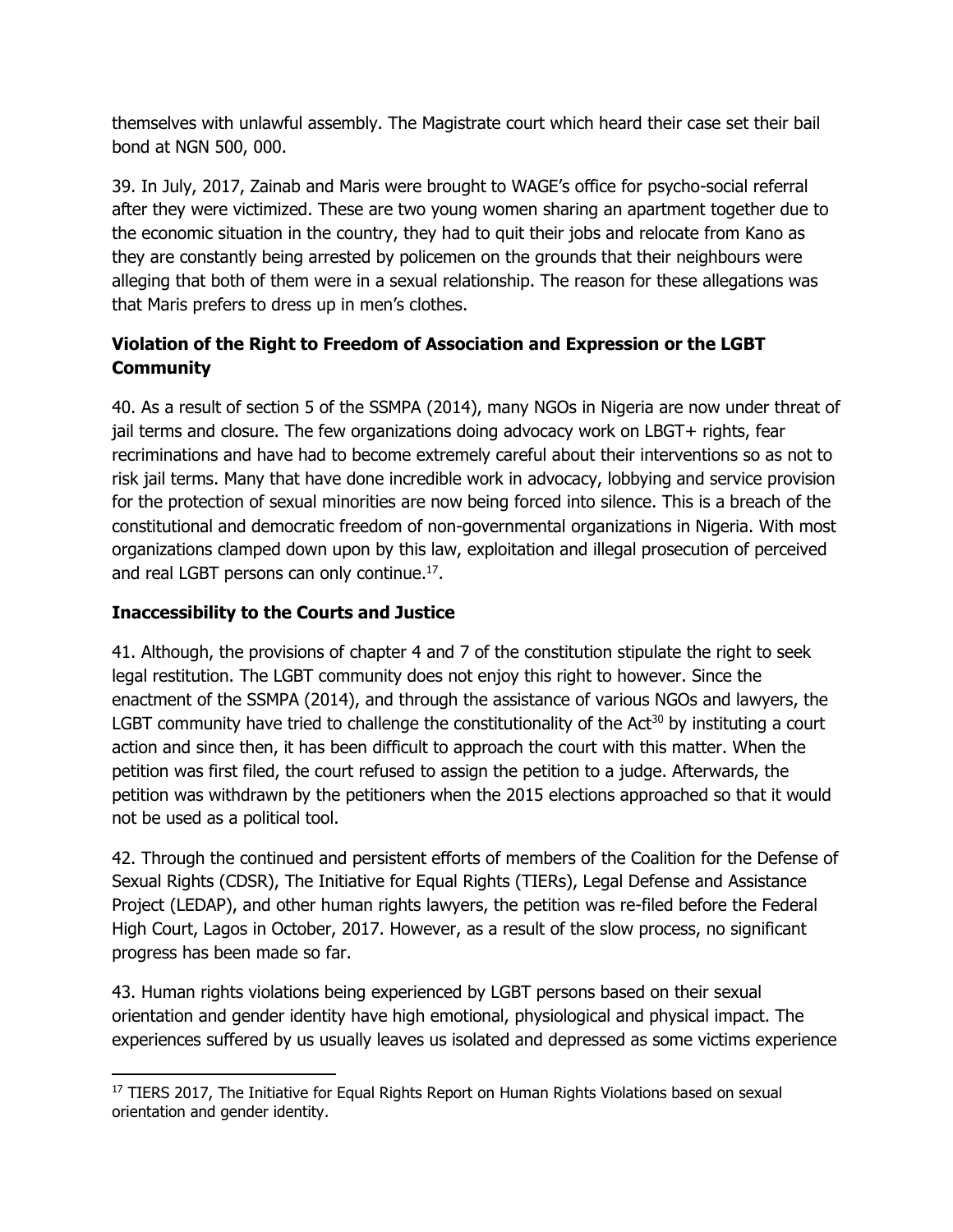family rejection, loss of housing, loss of employment and it is further depressing to be unable to approach the courts when we suffer violations to our rights.

### **Recommendations for Action by the Government of Nigeria**

### **Gender-Based Violence and Discrimination/Early Marriage**

44. The Ministry of Women Affairs should invest more into building the operational and institutional capacities of the National Agency for the Prohibition of Trafficking in Persons and other related matters and other agencies charged with tackling violence, to equip them to effectively combat violence and provide the needed support to victims.

45. Nigeria police and other security agencies must end all practices of violence against women especially of arresting single women at night and conduct investigations to find perpetrators responsible for such practices and duly sanction them.

46. The Ministry of Women Affairs and Social Development should work to end all practices of forced/early marriages and raise awareness of the Child's Rights Act (CRA) to ensure that states yet to localize this Act, do so.

47. Work with traditional authorities to develop ways of removing negative and retrogressive cultural practices that violate and discriminates against women and girls.

### **Access to Health and HIV/AIDS Services**

48. Repeal the provisions of Section 5(2)(3) of the Same-sex Marriage (Prohibition) Act, so that LGBT persons living with HIV/AIDS can access healthcare services.

49. Public education on HIV and anti-stigma campaigns should be intensified; comprehensive training and re-training for health service institutions and providers should be undertaken by the Ministry of Health and the National Agency for the Control of Aids (NACA).

50. Comprehensive anti-discrimination law and policies must be enacted to prohibit individuals and institutions from discriminating against persons on the basis of their health status and sexuality.

#### **Access to Housing**

51. Amend the Land Use Act to incorporate progressive provisions that ensure citizens are no longer forcefully evicted from their homes.

52. More practical investment should be made to show more action commitment towards eradicating the unequal access to adequate housing and shelter by removing restrictions to land and property ownership that exclude women and LGBT persons.

53. Elevate the right to housing as a fundamental human right to be enshrined in the Nigerian Constitution.